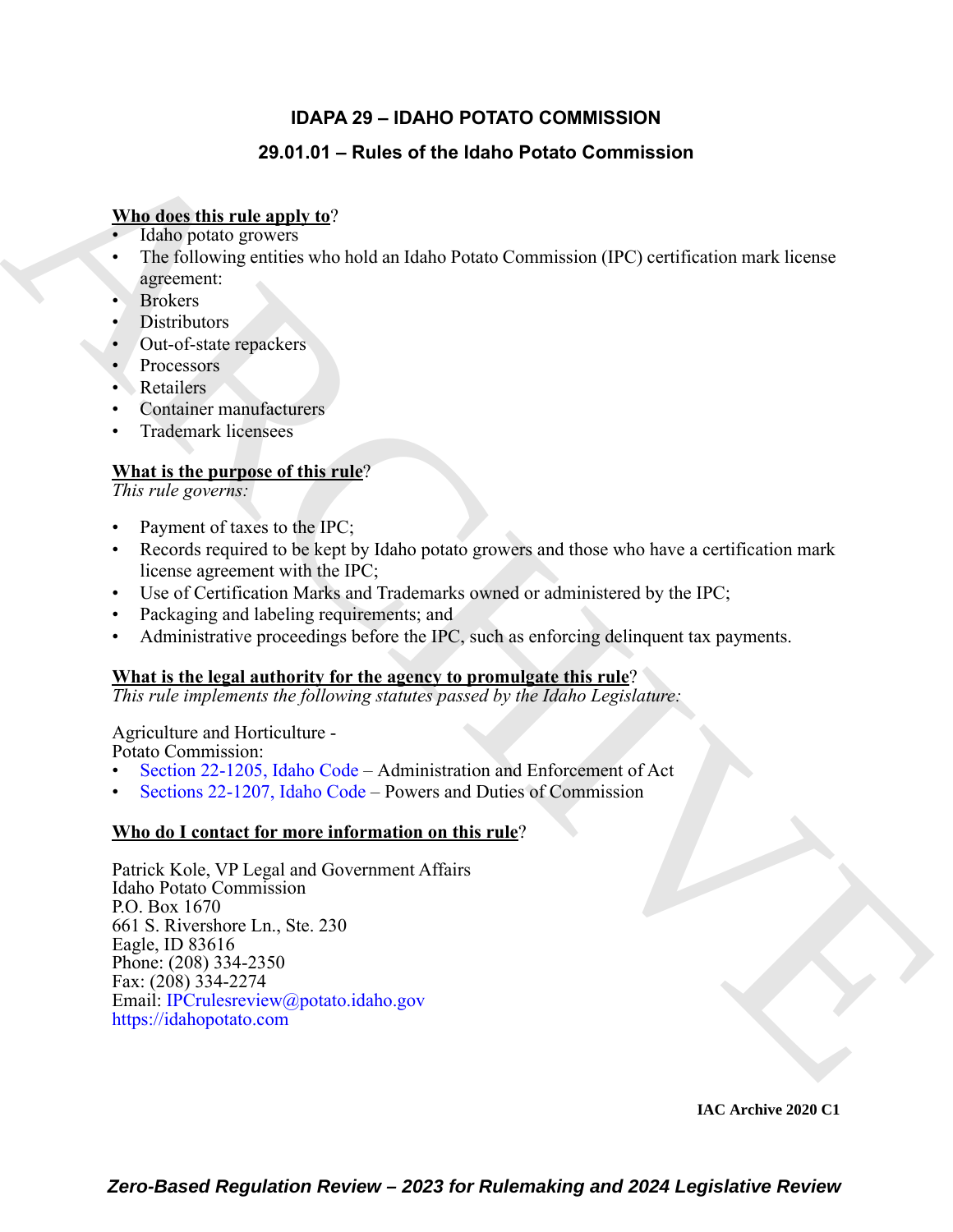# **Table of Contents**

## **IDAPA 29 - IDAHO POTATO COMMISSION** 29.01.01 - Rules of the Idaho Potato Commission

| 103. Branding, And Grade And Packaging Requirements Of State Brand.  7 |  |
|------------------------------------------------------------------------|--|
|                                                                        |  |
|                                                                        |  |
|                                                                        |  |
|                                                                        |  |
| <b>SUBCHAPTER A - RULES OF PROCEDURE</b>                               |  |
|                                                                        |  |
|                                                                        |  |
|                                                                        |  |
|                                                                        |  |
|                                                                        |  |
|                                                                        |  |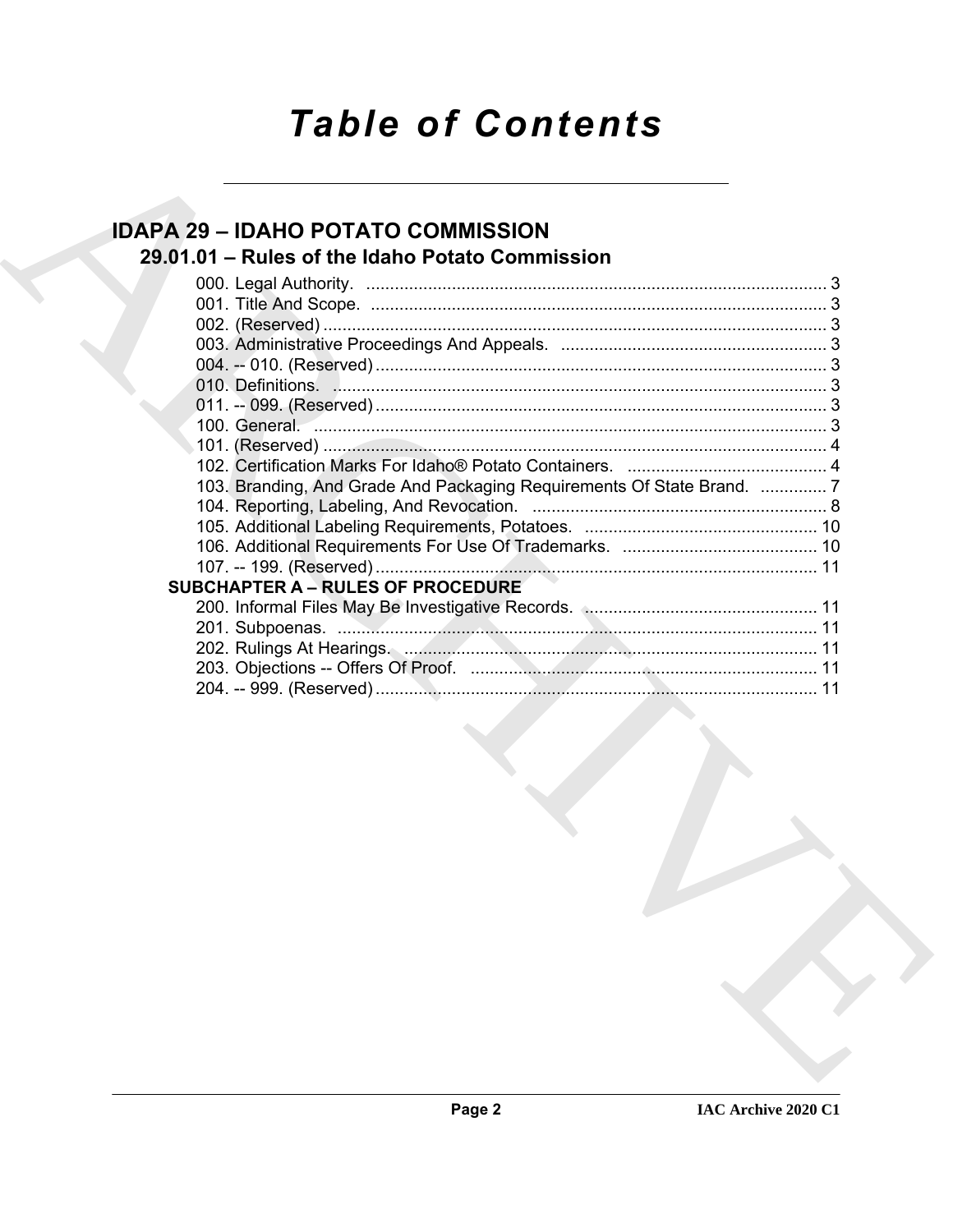#### **IDAPA 29 – IDAHO POTATO COMMISSION**

#### **29.01.01 – RULES OF THE IDAHO POTATO COMMISSION**

#### <span id="page-2-17"></span><span id="page-2-2"></span><span id="page-2-1"></span><span id="page-2-0"></span>**000. LEGAL AUTHORITY.**

These rules are adopted under the general legal authority of the Idaho Potato Commission Law, Chapter 12, Title 22, Idaho Code. (3-20-20)

#### <span id="page-2-3"></span>**001. TITLE AND SCOPE.**

<span id="page-2-18"></span>**01. Title**. The title of this chapter is IDAPA 29.01.01, "Rules of the Idaho Potato Commission." (3-20-20)

**02.** Scope. These rules govern payment of taxes to the Idaho Potato Commission (the Commission); records to be kept by growers, dealers, handlers, shippers, processors, container manufacturers, and out-of-state repackers of Idaho® potatoes; use of Certification Marks and Trademarks owned or administered by the Commission; branding of individual potatoes, state brand grade and packing requirements, reporting, labeling and revocation, and additional labeling requirements. These rules govern all procedure before the Idaho Potato Commission (the Commission). (3-20-20)

#### <span id="page-2-4"></span>**002. (RESERVED)**

#### <span id="page-2-10"></span><span id="page-2-5"></span>**003. ADMINISTRATIVE PROCEEDINGS AND APPEALS.**

69. LACAL AUTHOMITY,<br>
Theoretical education is a memorie legislation in the bias Potato Commission Lac, Casper 12, Tube 22,<br>
Hence radio at the Fig. at the characteristic present of the state of the bias Potato Commission Administrative proceedings and appeals are administered by the Commission in accordance with the "Idaho Rules of Administrative Procedure of the Attorney General." IDAPA 04.11.01, Subchapter B - Contested Cases, Sections 100 through 800, which for the purpose of Section 22-1201 et seq., Idaho Code, will be known as Rules of Practice and Procedure of the Idaho Potato Commission Governing Contested Cases. Whenever these rules address the same subject matter as IDAPA 04.11.01, the specific provisions of these rules govern. There are no provisions for administrative appeals within the Commission under these rules of procedure, except that under Sections 202 and 203 a presiding officer may in the presiding officer's discretion refer a ruling on evidence or a motion to the full Commission. (3-20-20)

#### <span id="page-2-6"></span>**004. -- 010. (RESERVED)**

#### <span id="page-2-11"></span><span id="page-2-7"></span>**010. DEFINITIONS.**

The terms defined in Section 22-1204, Idaho Code, apply to this chapter. In addition, the following terms are defined as follows:  $(3-20-20)$ 

<span id="page-2-12"></span>**01. Primary Channel of Trade**. Potatoes are deemed to be delivered for shipment into the primary channel of trade when any such potatoes are sold or delivered for shipment, or delivered for canning and/or processing into by-products. (3-20-20) processing into by-products.

#### <span id="page-2-8"></span>**011. -- 099. (RESERVED)**

#### <span id="page-2-14"></span><span id="page-2-13"></span><span id="page-2-9"></span>**100. GENERAL.**

**01. Potato Tax**. All potatoes grown in Idaho, no matter how grown (i.e. by conventional, organic, or other methods) and no matter what variety (i.e. russet, red, yellow, specialty, or other variety) are subject to the potato tax imposed by Section 22-1211, Idaho Code.

<span id="page-2-15"></span>**Potato Tax Base Rate and Additional Tax**. A base tax of four cents (\$0.04) per hundredweight is imposed by statute on all potatoes grown in Idaho. In addition, an additional tax of eleven cents (\$0.11) per hundredweight may be imposed upon a determination by at least two-thirds (2/3) of commission members that the anticipated expenditures for the fiscal year following the year in which the determination is made will exceed the anticipated tax revenues to be collected from the four cents (\$0.04) base tax rate. (3-20-20)

<span id="page-2-16"></span>**03. Potato Tax Due Date and Responsible Party**. The potato tax is due when potatoes are first handled in the primary channels of trade and must be paid not later than the fifteenth day of the next month. The first person selling or otherwise delivering potatoes into primary channels of trade is responsible for and must pay the full potato tax. However, if the first person is a dealer or shipper handling potatoes grown by another, he may charge back to the person he acquired the potatoes from sixty percent (60%) of the potato tax. The charge back does not reduce the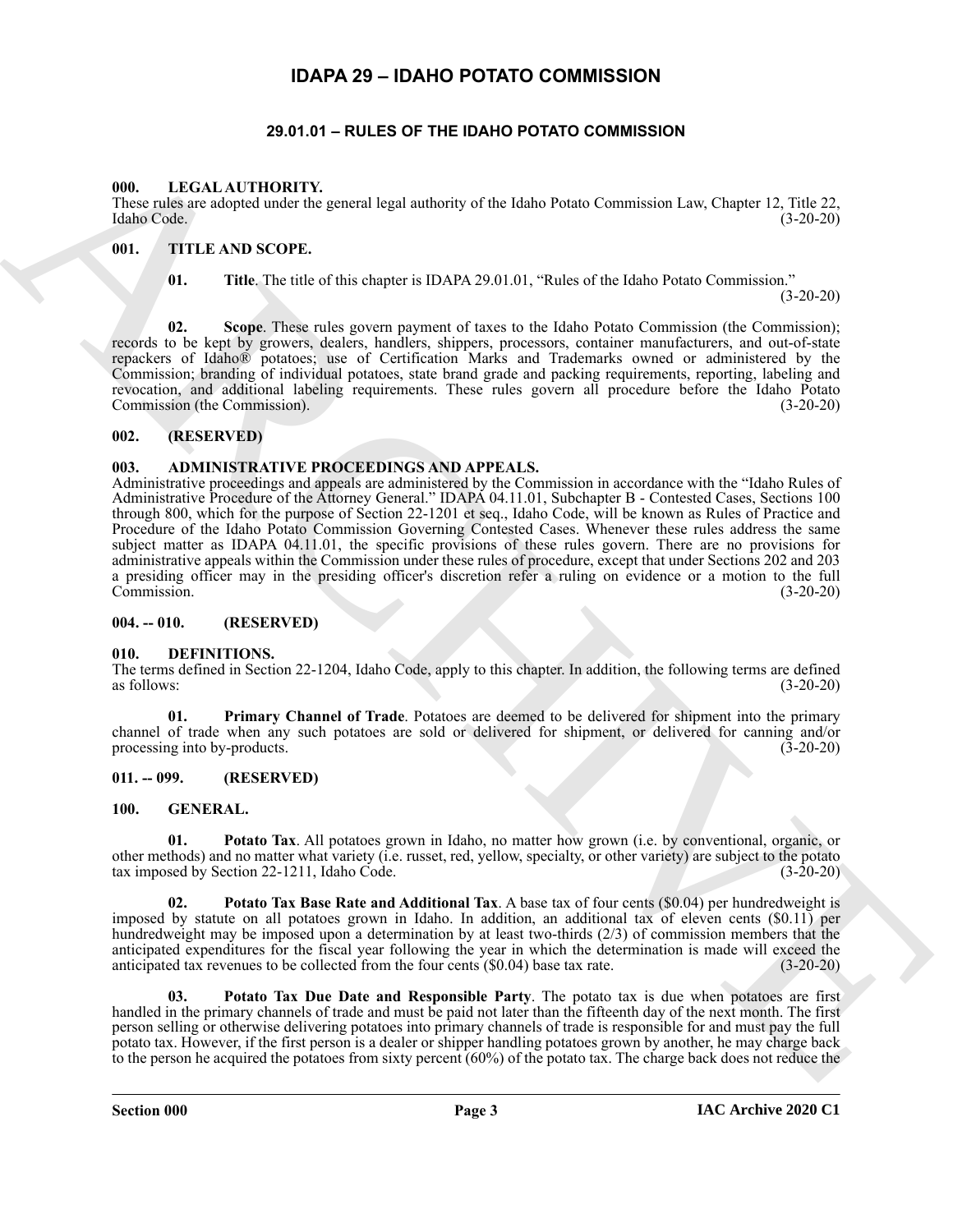first person's tax liability due to the commission. (3-20-20)

<span id="page-3-5"></span>**04. Growers', Dealers', Handlers', Shippers', Processors', Container Manufacturers', and Outof-State Repackers' Records**. Idaho Potato Commission Tax Report Forms - Audits - Inspections. (3-20-20)

**a.** Every dealer or handler including out-of-state repackers shall keep a complete and accurate record of all potatoes handled in the primary channels of trade in such form as the Commission or their designee prescribes.  $(3-20-20)$ 

**b.** In addition to such other information that the Executive Director, duly authorized agent, representative or employee requires, each grower, dealer, handler, shipper, processor, container manufacturer, and out-of-state repacker shall keep records that segregates purchases and sales of Idaho® potatoes by calendar month; records of inventories of Idaho® potatoes by calendar month; and records of inventories of containers bearing the registered Certification Marks of the Commission by calendar month. Such records shall be preserved for a minimum period of two (2) years and be open to inspection at any time upon written or oral request or demand by the Commission or its duly authorized agents, representatives, or employees. (3-20-20)

For the Maleno Commission<br>
Interaction (see of the Maleno Commission<br>
Interaction by the commission<br>
Interaction of the Maleno Commission<br>
of State Higgs Commission<br>
of State Higgs Commission<br>
of State Higgs Commission<br>
o **c.** The Commission's duly authorized agent, representative or employee may enter upon the premises of any grower, dealer, handler, out-of-state repacker, container manufacturer, processor or any other license agreement holder of Idaho® potatoes and examine or cause to be examined any books, papers, records, ledgers, purchase journals, sales journals, electronically and/or magnetically recorded data, computers and computer records or memoranda bearing upon the amount of taxes payable or the correct usage of any Idaho Trade or Certification Mark, and to secure any other information directly or indirectly concerned with the enforcement of Chapter 12, Title 22, Idaho Code, all rules adopted pursuant thereto and all licensing agreements entered into with the Commission. The Commission's duly authorized agents, representatives or employees may also inspect and take samples of any potatoes, potato products or containers from the premises used by a grower, dealer, handler, shipper, processor, container manufacturer, or out-of-state repacker. Regular audits shall be routinely performed by the Commission or its duly authorized agents, representatives, or employees to assure adherence with these rules. In addition, compliance audits may take place at any time. For further requirements see Section 22-1212, Idaho Code. (3-20-20)

<span id="page-3-4"></span>**05. Calculation of Tax Due**. All first handlers of Idaho® Grown potatoes shall pay the total tax due on all potatoes handled by them on a net weight basis. Net weight shall be determined by subtracting from the gross scale weight the dirt, rock, other foreign material only, and potatoes that are not used for human consumption. The amount of tax due is the tax rate currently imposed pursuant to Section 100.03 multiplied by the net hundredweight (cwt). The following diagram illustrates the manner in which the formula is to be applied:

| Gross<br>Scale<br>$\mathsf{L} \mathsf{ess}$<br>Weight | Dirt, rock, other<br>foreign material, and<br>potatoes not used for<br>human consumption | $=$ | Net CWT (Hundred-<br>weight) upon which<br>tax is due |  | Tax<br>Rate | $=$ | Tax Amount<br>Due |
|-------------------------------------------------------|------------------------------------------------------------------------------------------|-----|-------------------------------------------------------|--|-------------|-----|-------------------|
|-------------------------------------------------------|------------------------------------------------------------------------------------------|-----|-------------------------------------------------------|--|-------------|-----|-------------------|

(3-20-20)

<span id="page-3-6"></span>**06. Tax Reports to Be Made by Growers, Dealers, Handlers, Shippers and Processors**. A report on a form approved by the Commission, showing total weight handled for a given period of time and the Idaho Potato Commission tax due are to be sent to the Idaho Potato Commission office with the tax payment. These reports are to be made on forms furnished by the Commission and show such information as the Commission may require.

(3-20-20)

#### <span id="page-3-0"></span>**101. (RESERVED)**

#### <span id="page-3-3"></span><span id="page-3-2"></span><span id="page-3-1"></span>**102. CERTIFICATION MARKS FOR IDAHO® POTATO CONTAINERS.**

**01. Containers**. All potatoes grown in Idaho and packed or repacked in containers in or outside of the state of Idaho shall be in containers printed, labeled or stenciled in a plain and legible manner with one (1) of the Commission's registered Certification Marks, and a "GROWN IN IDAHO®" Certification Mark. An exact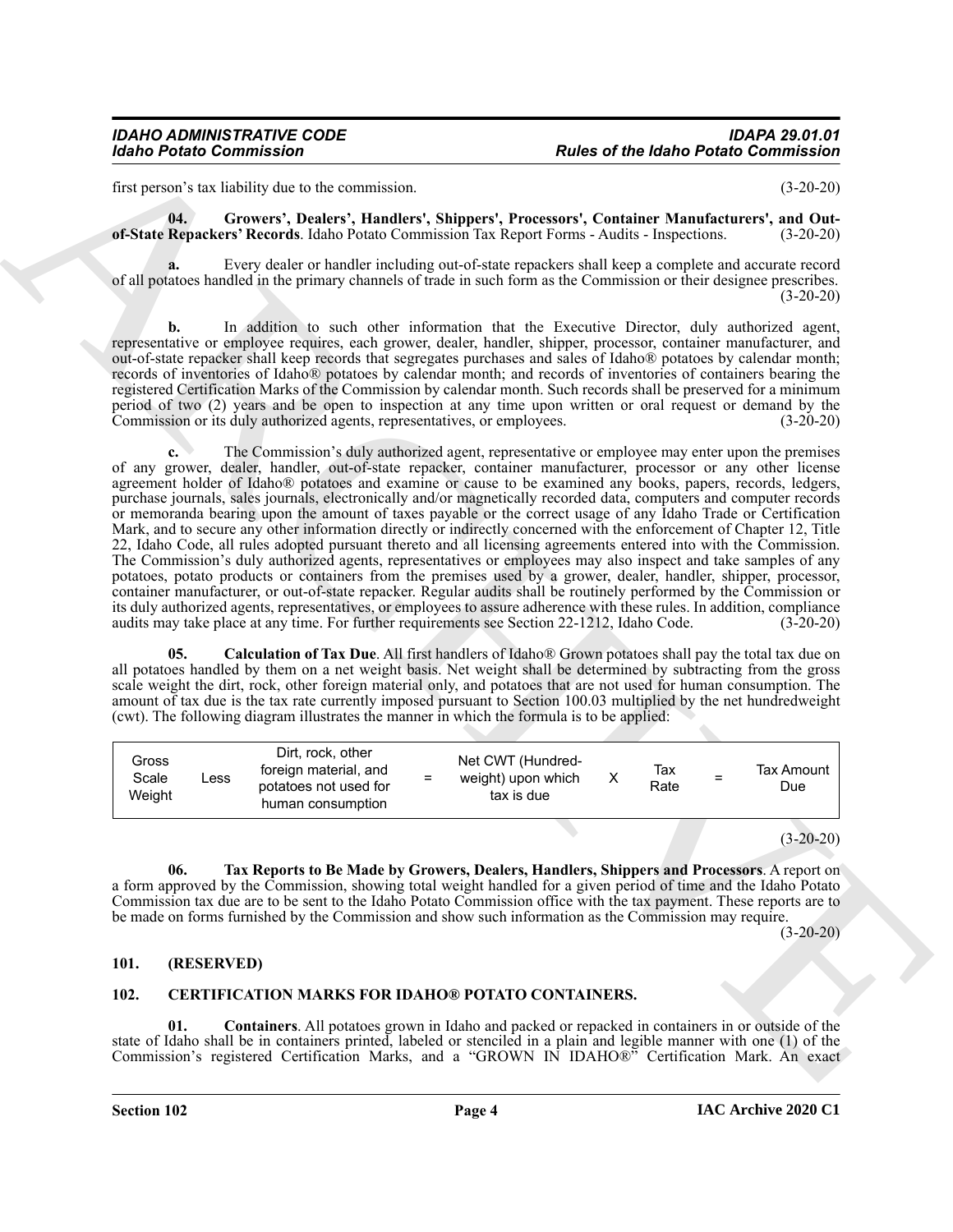More Protocolour and the Contribution More and the More of the More Contribute Contribute Contribute Contribute Contribute Contribute Contribute Contribute Contribute Contribute Contribute Contribute Contribute Contribute reproduction of the Commission's Certification Marks appears in appendix A. Certification Marks may not be stamped on any Idaho® potato container without a temporary written variance. No container may use a "Check Off" box format for state of origin. All containers must use Idaho specific approved produce code identification numbers, where the same have been obtained and approved. No container of Idaho® potatoes or potato products may be manufactured or used without prior written approval of the Commission or its employee. No Seal, Trademark, Certification Mark, brand, or similar device used to promote potatoes not grown in Idaho can be placed on a container. (3-20-20)

**a.** Upon written application, the Idaho Potato Commission may grant a variance from these rules for special purpose shipments for charity, certified seed, experimentation and processing. If a variance is granted, the applicant shall comply with all terms and conditions of such variance. If applicable, the application shall be accompanied by a valid Certificate of Privilege issued by the Idaho and Eastern Oregon Potato Committee, and the applicant shall furnish copies of all of the reports required by the Idaho and Eastern Oregon Potato Committee to the Idaho Potato Commission. (3-20-20)

<span id="page-4-3"></span>**02.** Marks. No person, firm or corporation packing or repacking potatoes or potato products outside of the state of Idaho shall use any of the Commission's Certification Marks on any containers of potatoes or potato products packed or repacked outside the state of Idaho unless they have first executed an agreement for the use of the Certification Marks with the Idaho Potato Commission, and unless they are actually packing or repacking in such containers of Idaho grown potatoes or potato products made from Idaho grown potatoes.  $(3-20-20)$ 

<span id="page-4-0"></span>**03. Agreement**. No person, including without limitation manufacturers, container manufacturers, growers, shippers, processors and repackers, shall use or reproduce any of the Commission's Certification Marks on any container without first executing an agreement for the use of the marks with the Idaho Potato Commission.

 $(3-20-20)$ 

<span id="page-4-7"></span>**04. Recognition**. Whenever the "GROWN IN IDAHO®," "IDAHO®," or other Certification Marks are used, recognition must be given that the marks are registered under the appropriate Federal statute. This recognition must be: by printing a legible capital "R" inside a circle ®, immediately after the word "IDAHO" or where designated by a duly authorized employee of the Commission. (3-20-20)

<span id="page-4-4"></span>**05. No Certification Mark**. No Certification Mark may be incorporated into any private label, brand, or seal but shall be portrayed without embellishment as shown in appendix A. (3-20-20)

<span id="page-4-5"></span>**06.** Not Incorporated. The word "IDAHO®," cannot be incorporated into any private label, brand, or seal unless such label, brand, or seal was registered with the U.S. Patent Office prior to January 1, 1966. (3-20-20)

<span id="page-4-8"></span>**07. Size**. A Certification Mark shall be used on the front of a one hundred (100) pound sack type container, that is not less than five (5) inches in diameter or width and not placed closer than two (2) inches from the bottom of said container. Any Certification Mark used on the rear of a one hundred (100) pound sack type container, it shall not be less than twelve (12) inches in diameter or width. The marks may also be used on both the front and back of one hundred (100) pound sack type containers, if placed as indicated and in the sizes indicated. (3-20-20)

<span id="page-4-2"></span>**08. Limitation of Use**. On fifty (50) pound sack type containers, a Certification Mark shall be used as on the one hundred (100) pound containers, but in proportionate sizes. (3-20-20)

**09. Other Type Containers**. On all sack type containers of less than fifty (50) pounds, a Certification Mark shall appear plainly visible on the front of the containers in relative proportion to brands, labels, or other printed matter thereon, but not less than two and one quarter (2 1/4) inches in diameter or width. (3-20-20)

#### <span id="page-4-6"></span><span id="page-4-1"></span>**10. Box Type Containers**. (3-20-20)

**a.** On all box type containers in which U.S. No. 1 grade Idaho® Potatoes will be packed, a Certification Mark shall be located on the front and back panels of the container that is not less than a width measurement of three and one half (3 1/2) inches and a length measurement of five and one half (5 1/2) inches so placed as to be plainly visible. Unless an approved product traceability sticker is used, the top one and three quarters (1 3/4) inches of the carton shall contain no preprinting on all four (4) sides of the container. The container shall be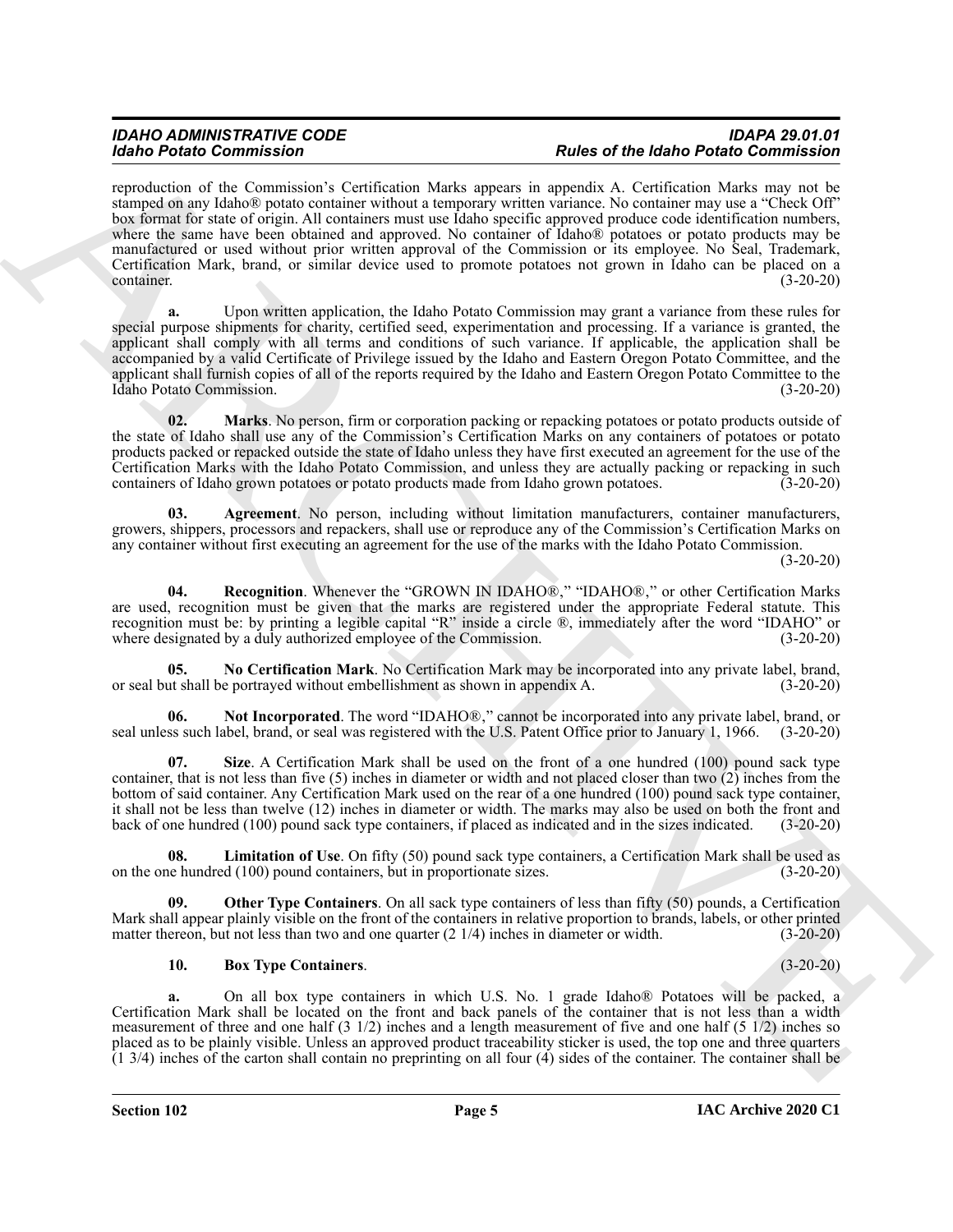packed with an approved box bottom bearing Idaho® Potato Certification Marks as specified by the commission. (3-20-20)

**b.** On all box type containers in which number two (2) grade Idaho® Potatoes will be packed, packing is permitted only when the following requirements are met: (3-20-20)

The container must be manufactured in a kraft, or non-colored cardboard material and may either be of a single or double piece construction that uses a box bottom bearing Idaho® Potato Certification Marks as specified by the commission; (3-20-20)

ii. The rectangular "Grown in Idaho®" certification mark shall be placed on each side and end panel of the container, with a width measurement of three and one-half  $(3 \frac{1}{2})$  inches and length measurement of five and one-half  $(5 \frac{1}{2})$  inches as shown in Appendix B; one-half  $(5 \frac{1}{2})$  inches as shown in Appendix B;

iii. The certification mark "Idaho® Potatoes" shall be printed on all four (4) sides of the container in one (1) inch lettering in the locations shown in Appendix B; (3-20-20)

iv. The words "U.S. NO. 2" shall be printed on all four (4) sides of the container in one (1) inch lettering in the locations shown in Appendix B and on one (1) of the top flaps of the container; (3-20-20)

The top one and three quarters  $(1 \frac{3}{4})$  inches of the carton shall contain no preprinting on all four (4) sides of the container; (3-20-20)

vi. One (1) of the elongated top flaps shall contain the "Grown in Idaho®" certification mark with a width of three and one-half  $(3 \frac{1}{2})$  inches and length of five and one-half  $(5 \frac{1}{2})$  inches, together with the certification mark "Idaho® Potatoes" in one (1) inch height and the words "U.S. NO. 2" in one (1) inch height; (3-20-20)

vii. Product code identification numbers on containers bearing the certification marks shall use Idaho specific codes where the same have been obtained and approved; and (3-20-20)

viii. All other requirements regarding container packaging set forth in these rules and the license agreements of the Idaho Potato Commission apply to the use of this type of container. (3-20-20)

<span id="page-5-4"></span><span id="page-5-0"></span>**11. Tote Bin Type**. On all tote bin type containers, Certification Marks must be used on the front of said container but may be used elsewhere and shall not be less than twelve (12) inches in diameter or width.

(3-20-20)

For the Barriston Commission Commission Control of the Male of the Male of the Male Commission<br>
The space of the local strengthening the space of the Male Commission Commission Commission Commission Commission<br>
For the sp **12. Identity of Commodity**. All containers bearing the marks shall specify the identity of the commodity contained therein and the name and place of business of the manufacturer, packer, licensee, or distributor of the commodity. Containers which do not comply with the rules of the Idaho Potato Commission cannot be used by any grower, dealer, handler, shipper, processor, or out-of-state repacker for any potatoes or potato products subject to these rules.  $(3-20-20)$ 

<span id="page-5-5"></span>**13. Words Printed**. All potatoes grown in Idaho and packed or repacked in Idaho shall have the words (D IN IDAHO" printed on the container. "PACKED IN IDAHO" printed on the container.

<span id="page-5-2"></span>**14. Sack Type Containers -- Fifty Pounds or Over**. On all sack type containers for fifty (50) pounds or over the words "PACKED IN IDAHO" shall be located on the front lower half of the container but not closer than six (6) inches to the bottom thereof. (3-20-20) six  $(6)$  inches to the bottom thereof.

<span id="page-5-3"></span>**15. Sack Type Containers -- Less Than Fifty Pounds**. On all sack type containers containing less than fifty (50) pounds of potatoes the words "PACKED IN IDAHO" may be placed anywhere on the container so as to be plainly visible. (3-20-20)

<span id="page-5-1"></span>**16. Location of Words**. On all box type containers the words "PACKED IN IDAHO" may be located on the ends, sides or top of the container but shall be so placed as to be plainly visible. (3-20-20)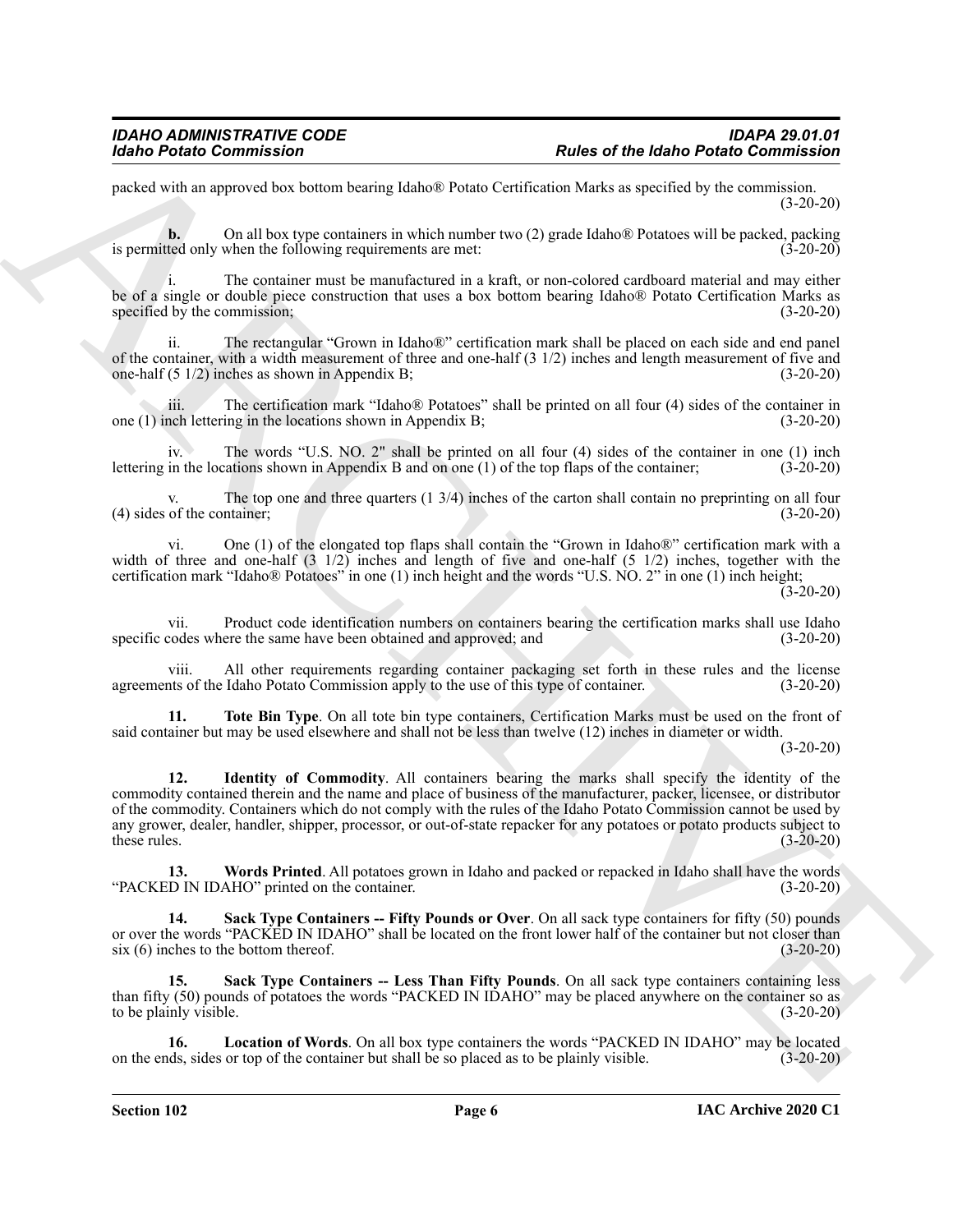<span id="page-6-8"></span><span id="page-6-3"></span>**17. Colors**. All marks when used and the words "PACKED IN IDAHO" shall be in color or colors in contrast with the color of the container. (3-20-20)

For the Hallo Commission<br>
Later of the Later of the Hallo Commission<br>
Contract Commission<br>
Contract Commission<br>
2. Contract Commission Contract Commission<br>
2. Contract Contract Commission<br>
2. Contract Contract Contract Co **18.** Use. Only in connection with potatoes and potato products grown within the state of Idaho may growers, handlers, shippers, processors, and packers use the name "IDAHO®" in any mark, label or stencil applied to containers for such produce and products. The growers, dealers, handlers, shippers, processors, and packers of potatoes within the state of Idaho are not precluded from processing, packing, and shipping potatoes grown outside the state of Idaho so long as such potatoes are not misrepresented or misbranded as Idaho® Potatoes. (3-20-20)

<span id="page-6-4"></span>**19. Compulsory Printing**. Printing of the mark "GROWN IN IDAHO®" and the words "PACKED IN IDAHO" is compulsory on all potato containers printed or contracted for after December 1, 1964. (3-20-20)

<span id="page-6-6"></span>**20. Idahos**. The word "IDAHOS" cannot be used on any container for potatoes, potato products, or on any other printing or advertising material or correspondence used to identify or promote Idaho potatoes. (3-20-20)

<span id="page-6-5"></span>**21. Exemption**. Only shipments of certified seed potatoes to destinations outside of the state of Idaho are exempt from this rule. (3-20-20) (3-20-20)

22. **Other Rules**. Other rules on containers, grade, and size are covered under Title 22, Chapter 9, Idaho Code, and applicable marketing orders. (3-20-20)

#### <span id="page-6-0"></span>**103. BRANDING, AND GRADE AND PACKAGING REQUIREMENTS OF STATE BRAND.**

#### <span id="page-6-7"></span><span id="page-6-2"></span><span id="page-6-1"></span>**01. Branding or Marking of Individual IDAHO® Potatoes**. (3-20-20)

**a.** Idaho® potatoes are considered to be branded when they are individually marked or identified as such. The methods of branding shall include: marking of individual potatoes by ink, heat, light, labeling, stickering, or puncturing and such other methods as may from time to time be authorized by the Idaho Potato Commission.

(3-20-20)

**b.** The certification mark "Idaho®" shall be one (1) inch in length and one-quarter (1/4) inch in height unless prior Idaho Potato Commission written approval is secured and granted for any variance. (3-20-20)

**c.** The purchase or the leasing or use of branding machines shall be entirely voluntary. (3-20-20)

**d.** There are no limitations on the size and type of containers in which branded potatoes may be packed as long as they meet the licensing requirements of Section 102. (3-20-20)

**e.** Grade for branding shall be U.S. No. 1 or better (as defined in the U.S. Standards effective March 27, 1991) and not less than two (2) inches in diameter or four (4) ounces in weight. (3-20-20)

**f.** Only Certification Marks owned or administered by the Idaho Potato Commission may be branded on potatoes grown in Idaho unless prior Idaho Potato Commission approval in writing is secured and granted for the use of additional words or designs. (3-20-20)

**g.** The operation of branding the word "Idaho®" upon potatoes may be carried on only by licensees of the Idaho Potato Commission, and only upon such terms and conditions that will insure that only Idaho grown potatoes are branded as such. (3-20-20) potatoes are branded as such.

**h.** All varieties of potatoes grown in Idaho may be so branded. (3-20-20)

**i.** No person, firm, or corporation may brand the word "Idaho®" on potatoes or sell machinery for the purpose of branding potatoes with any of the Idaho certification marks unless granted the right to do so by written agreement with the Idaho Potato Commission. (3-20-20) agreement with the Idaho Potato Commission.

**j.** Branded potatoes must use Idaho specific, approved produce code identification numbers, where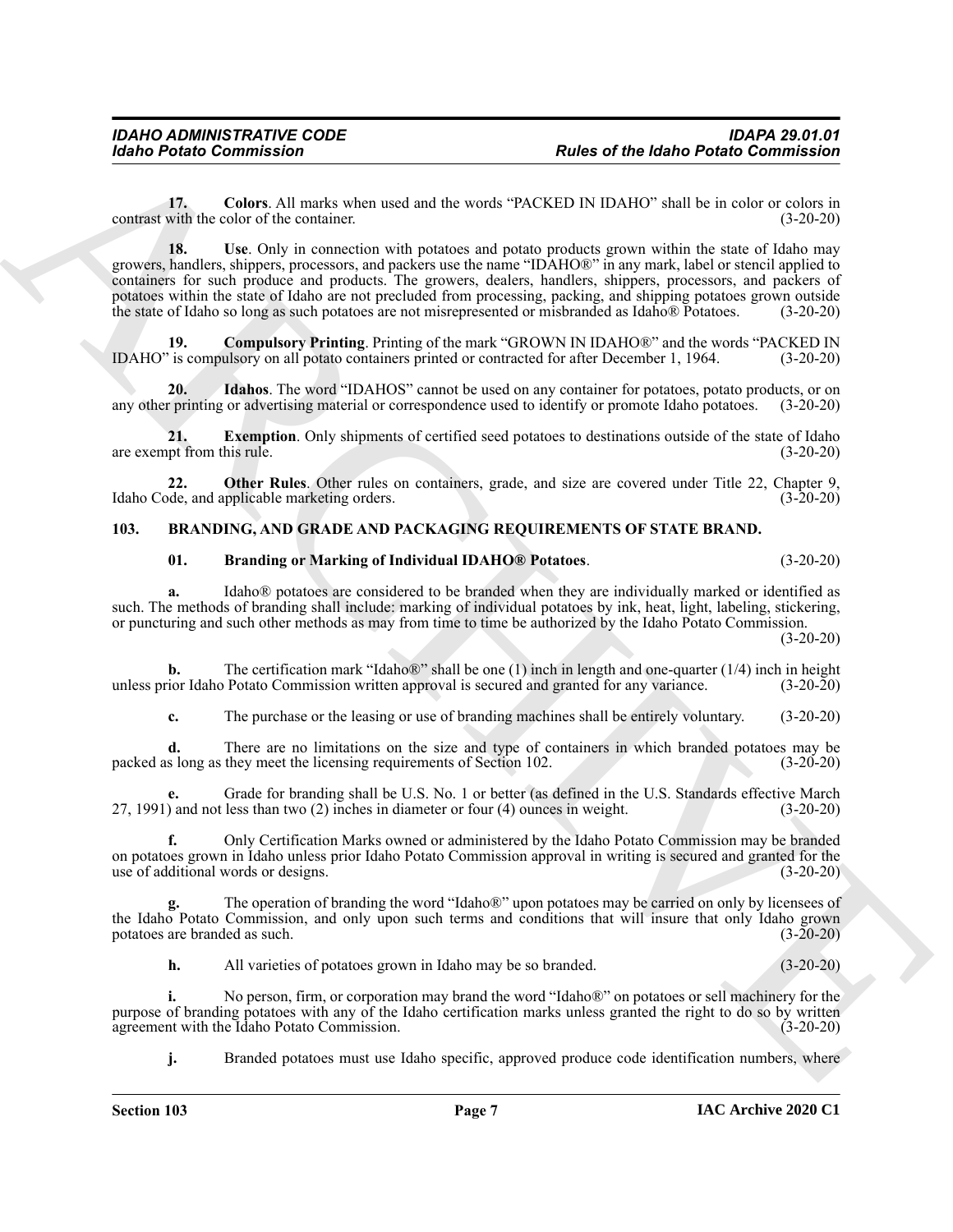the same have been obtained and approved. (3-20-20)

**k.** On all branded potatoes using a standard size sticker, the Certification Mark "Idaho® Potatoes" shall be printed in eight (8) point type and the Certification Mark "Grown in Idaho®" shall be printed with a minimum height of eight point one hundred twenty-nine (8.129) mm and minimum width of five point thirty-seven  $(5.37)$  mm.  $(3-20-20)$ 

**02. State Brand Grade and Packaging Requirements**. Idaho® potatoes shall meet all requirements of U.S. Extra No. 1 as defined in the U.S. Standards for Grades of Potatoes, March 27, 1991, with the following additions or exceptions: (3-20-20)

<span id="page-7-2"></span>

| $(3-20-20)$ |
|-------------|
| Mature.     |

**b.** Fairly well shaped. Defined as excluding the lower limits of such classification. (3-20-20)

**c.** Appearance as related to russeting where at least seventy five percent (75%) of the surface of the al potato is moderately netted which means the netting will be solid net-like in appearance. (3-20-20) individual potato is moderately netted which means the netting will be solid net-like in appearance.

**d.** Size is two and one eighth (2-1/8) inches in diameter and four (4) ounces minimum, eleven (11) ounces maximum. Each lot shall meet the specifications of Size A as defined in  $51.\overline{1545}$ , Table I(2) of the Standards. (3-20-20)

| e. | Tolerances for grade defects are defined in 51.1546(a)(2), for U.S. No. 1. | $(3-20-20)$ |
|----|----------------------------------------------------------------------------|-------------|
|    | All other tolerances and definitions of the Standards apply.               | $(3-20-20)$ |

- <span id="page-7-1"></span>**03. Packaging**. (3-20-20)
- **a.** Container Requirement: Maximum size not to exceed twenty (20) pounds. (3-20-20)

For the technology of the state of the state of the state of the state of the state of the state of the state of the state of the state of the state of the state of the state of the state of the state of the state of the **b.** Miscellaneous Requirements: Use of the state brand packaging is entirely voluntary. Potatoes grown and packed in Idaho may be packed in state branded containers. All varieties of potatoes grown in Idaho may be packed in state branded containers. The Commission shall require a written agreement between the Idaho Potato Commission and Idaho packers for the use of the state brand. All state branded containers shall be Federal-State inspected. (3-20-20) inspected. (3-20-20)

**c.** The grade used in state brand containers shall be as defined in Subsection 103.03 and "Idaho State Code 22-908" and "Federal-State Inspected" shall be printed in three-eights (3/8) inch or larger letters, on front of each container. (3-20-20)

**d.** If individually branded Idaho® potatoes are packaged in state brand packaging they must meet grade requirements as defined in Subsection 103.03. (3-20-20)

#### <span id="page-7-0"></span>**104. REPORTING, LABELING, AND REVOCATION.**

#### <span id="page-7-4"></span><span id="page-7-3"></span>**01. Reporting of Fresh Shipments of Potatoes**. (3-20-20)

**a.** Growers, dealers, handlers, and shippers of Idaho® potatoes are required to report shipments of all fresh Idaho grown potatoes giving information as to weight, packaging, and type of receiver. Reporting forms will be furnished for this information by the Idaho Potato Commission. All information received will be kept in strictest confidence as to individual shipments. (3-20-20)

**b.** The purpose of this information is to provide the Idaho Potato Commission with information concerning fresh potato sales in geographical marketing areas receiving Idaho® grown potatoes to enable it to design and evaluate advertising and marketing programs. (3-20-20)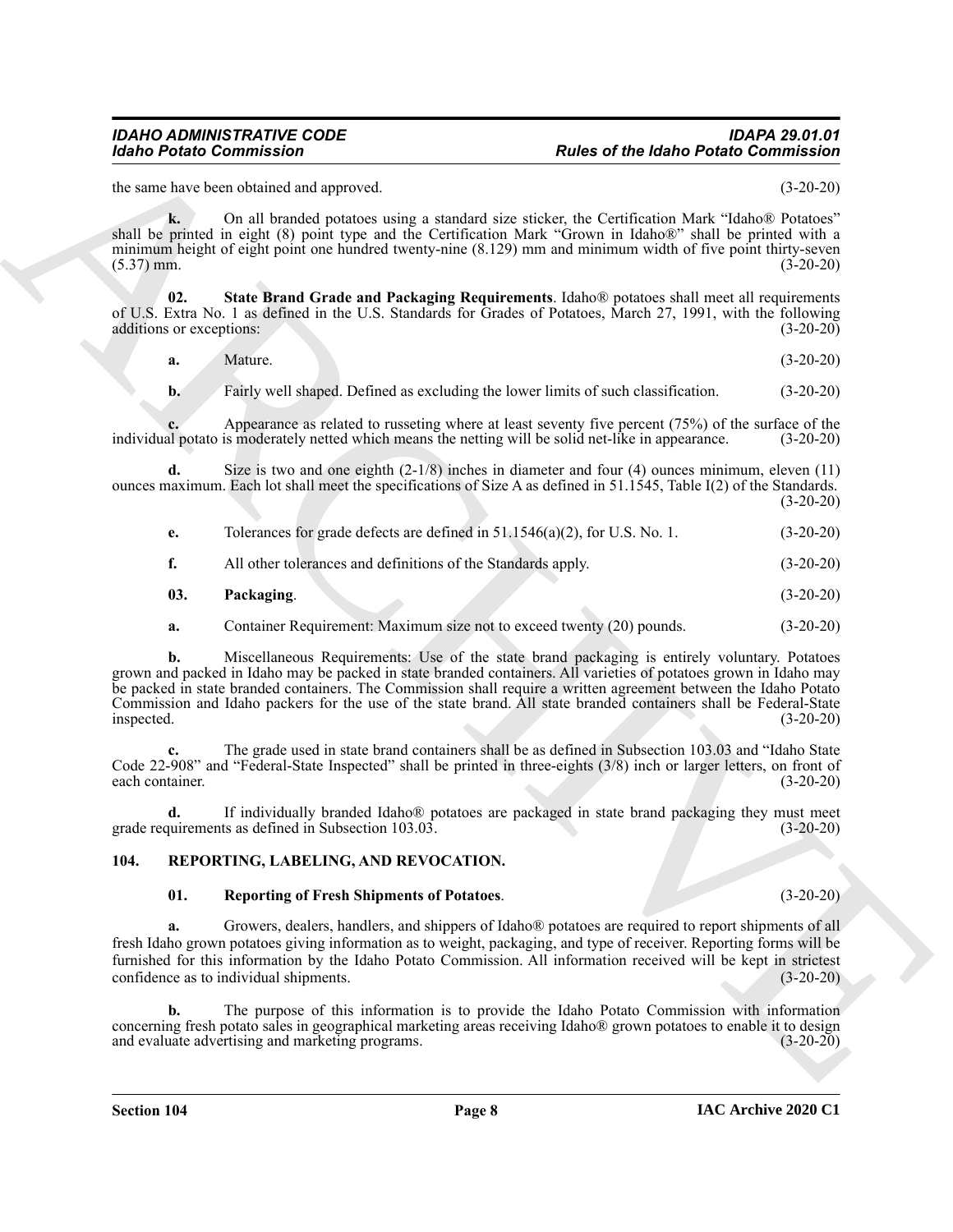#### <span id="page-8-0"></span>**02. Labeling Containers of Fresh Idaho® Potatoes to Indicate the Variety Packed Therein**. (3-20-20)

**a.** All potatoes grown in Idaho that are packed or repacked in containers in Idaho, or packed or repacked in containers outside of Idaho under an out-of-state packer license agreement, shall be packed or repacked in containers that are printed, marked, labeled or stenciled in a plain and legible manner that identifies the variety packed therein. (3-20-20) packed therein.

**b.** No container may contain more than one (1) variety of potato, except as provided by written variance for non-russet variety potatoes. (3-20-20)

Any mark, label, or stencil necessitated by this rule shall be conspicuously placed on the container plor contrasting with the background and be of a size determined as follows: (3-20-20) and printed in a color contrasting with the background and be of a size determined as follows:

For bags and other containers holding one hundred (100) pounds of potatoes or more, the letters of at least one (1) inch high;<br>(3-20-20) the label shall be at least one  $(1)$  inch high;

ii. For bags and other containers holding fifty (50) pounds or more of potatoes, but less than one hundred (100) pounds, the letters of the label shall be at least three-fourths (3/4) of an inch high; (3-20-20)

iii. For bags or other containers holding less than fifty  $(50)$  pounds of potatoes, the letters on the label five-eights  $(5/8)$  of an inch high.  $(3-20-20)$ shall be five-eights  $(5/8)$  of an inch high.

For containers holding less than five  $(5)$  potatoes, the letter on the label shall be in a size that is plainly visible and approved in writing by a duly authorized Commission employee. (3-20-20)

For the Maler Commission<br>
The Contract Commission Commission Commission Commission Commission Commission Commission Commission Commission<br>
(AL Pressure appear in Behaviolet are produced to material the commission control **d.** Any person seeking authorization to comply with this rule in a manner other than that specified herein shall submit a written request to the Commission for approval of an alternate method of compliance, which alternative method shall be in substantial compliance with these standards and which request describes in detail the proposed alternate method of compliance. The Executive Director of the Commission or a duly authorized employee shall have the authority and responsibility to review such requests and rule whether they should be allowed, said determination to be based upon a finding that such alternate method has nor has not been shown to comply with the purpose and meet the standards of this rule; provided, any interested person may request in writing that the Commission grant a de novo review of said request at a subsequent regular meeting deemed convenient and appropriate by the Commission, which request the Commission may in its discretion, either grant or deny. (3-20-20)

**e.** No potatoes grown in Idaho and packed or repacked in containers in Idaho, or packed or repacked outside of Idaho under an out-of-state packer license agreement, shall carry or be printed, labeled, or identified with the GROWN IN IDAHO® or IDAHO® marks unless this rule is fully complied with as respects said potatoes.

(3-20-20)

**f.** All persons growing potatoes in Idaho or packing or repacking in containers in Idaho, or packing or repacking outside of Idaho under an out-of-state license agreement, shall have the affirmative duty to avoid and refrain from ambiguous or misleading practices, acts or representations and to eliminate the same in marketing or handling Idaho® potatoes if such practice does or is likely to mislead any purchaser or consumer regarding the quality and variety of Idaho® potatoes purchased by such buyer or consumer. (3-20-20) quality and variety of Idaho<sup>®</sup> potatoes purchased by such buyer or consumer.

#### <span id="page-8-1"></span>**03. Revocation of Right to Use Marks**. (3-20-20)

**a.** The Commission has the power to revoke the right of any person, firm, or corporation to use any of the Commission's Certification Marks or Trademarks if such person, firm, or corporation fails to pay any advertising tax assessed against it, license fees, or royalties, or fails to comply with any of these rules or applicable law.

(3-20-20)

**b.** Revocation of the right to use the Certification Marks or Trademarks shall not occur without reasonable notice of at least twenty  $(20)$  days and an opportunity for a hearing pursuant to Section 67-5242, Idaho Code. However, where the Executive Director determines that expedited action is necessary, he may: (3-20-20)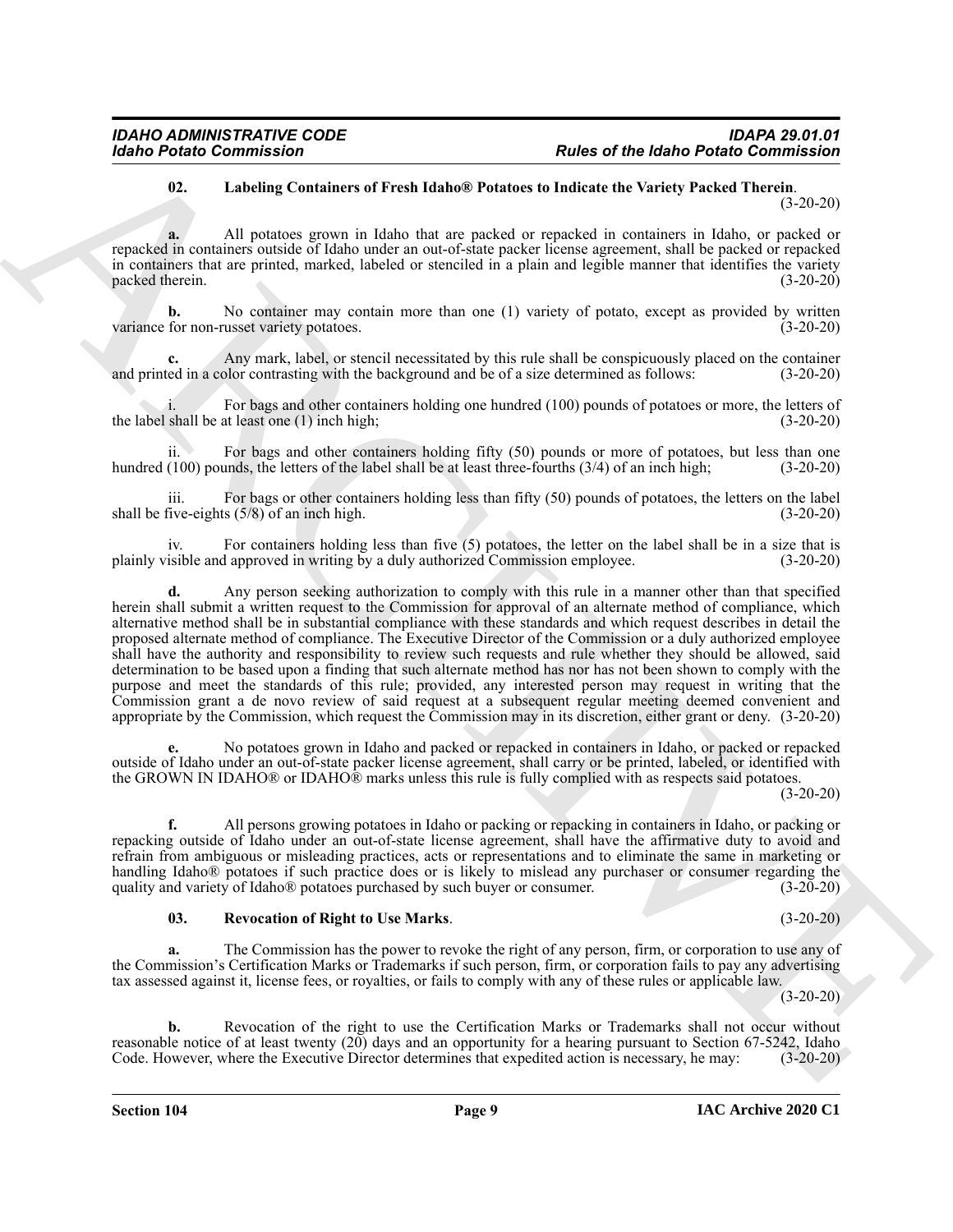i. Issue an order immediately suspending the right to use any of the Commission's Certification Marks or Trademarks pending a hearing, which hearing shall be held within twenty (20) days from the Executive Director's order: or (3-20-20) Director's order; or

ii. Issue an order conditioning the right to use any of the Commission's Certification Marks or Trademarks pending a hearing, which hearing shall be held within twenty (20) days from the Executive Director's order; or (3-20-20)

iii. Issue an order directing that the user of the Commission's Certification Marks or Trademarks show cause why the right to use the marks should not be suspended or conditioned further. (3-20-20)

#### <span id="page-9-2"></span><span id="page-9-0"></span>**105. ADDITIONAL LABELING REQUIREMENTS, POTATOES.**

<span id="page-9-6"></span>**01. Disclosure of Geographic Growing Area of Origin upon Potato Containers**. All persons doing business in the state of Idaho are required to disclose the growing area of origin upon all potato containers in accordance with this rule and Section 22-1207, Idaho Code. For purposes of these rules, doing business in the state of Idaho means the doing of any of the acts which would subject a person to the jurisdiction of the courts of this state or defined in Section 5-514, Idaho Code. (3-20-20)

<span id="page-9-3"></span>**02. Compliance for Idaho Grown Potatoes**. For potatoes "Grown in Idaho®," this rule is complied neeting the requirements of Section 102. with by meeting the requirements of Section 102.

<span id="page-9-5"></span>**03. Compliance for Private Brands or Labels That Reference Idaho Locations**. Private brands or labels of containers that reference an Idaho location, geographical feature, or otherwise attempt to imply directly or indirectly that a container of potatoes contains potatoes grown in Idaho when in fact such is not the case are prohibited. (3-20-20)

For the United Commutation Commutation and results and results and results and results and results are not the United Commutation of the Commutation Commutation Commutation Commutation Commutation Commutation Commutation **04. Compliance for Private Brands or Labels That Do Not Reference Idaho Locations**. Private brands or labels that do not reference an Idaho location, geographical feature, or otherwise attempt to imply directly or indirectly that a container of potatoes contains potatoes grown in Idaho when in fact such is not the case, but only have an Idaho address on the container, are permitted when approved by the commission or its designee. This rule is complied with by private brands or labels that: (3-20-20)

<span id="page-9-4"></span>**a.** Meet the requirements of Subsection 104.02.c.; (3-20-20)

**b.** State the geographical state of origin of the potatoes followed by the word "potatoes"; and (3-20-20)

**c.** The lettering size of the Idaho address on the container does not exceed one-half (1/2) inch for containers fifty (50) pounds or greater and one-quarter (1/4) inch for containers less than fifty (50) pounds. For example, for potatoes grown in the state of Washington, the phrase "Washington potatoes" would comply with these rules. The use of the words "Grown in" preceding the state of origin is prohibited. (3-20-20)

#### <span id="page-9-7"></span><span id="page-9-1"></span>**106. ADDITIONAL REQUIREMENTS FOR USE OF TRADEMARKS.**

<span id="page-9-9"></span>**01. Marks**. No person is permitted to use any trademark owned or administered by the Commission unless authorized to do so pursuant to a license agreement entered into with the Commission. (3-20-20)

<span id="page-9-8"></span>**02. Agreement**. Trademarks owned or administered by the Commission may be licensed for use as permitted under federal and state law and as authorized by the Commission. (3-20-20)

<span id="page-9-11"></span>**03. Royalty Fees**. In addition to license fees, the Commission may set royalty fees for the use of trademarks. (3-20-20)

<span id="page-9-10"></span>**04. Reproductions**. Exact reproductions of the trademarks owned or administered by the Commission are set forth in Appendix C of these rules. (3-20-20)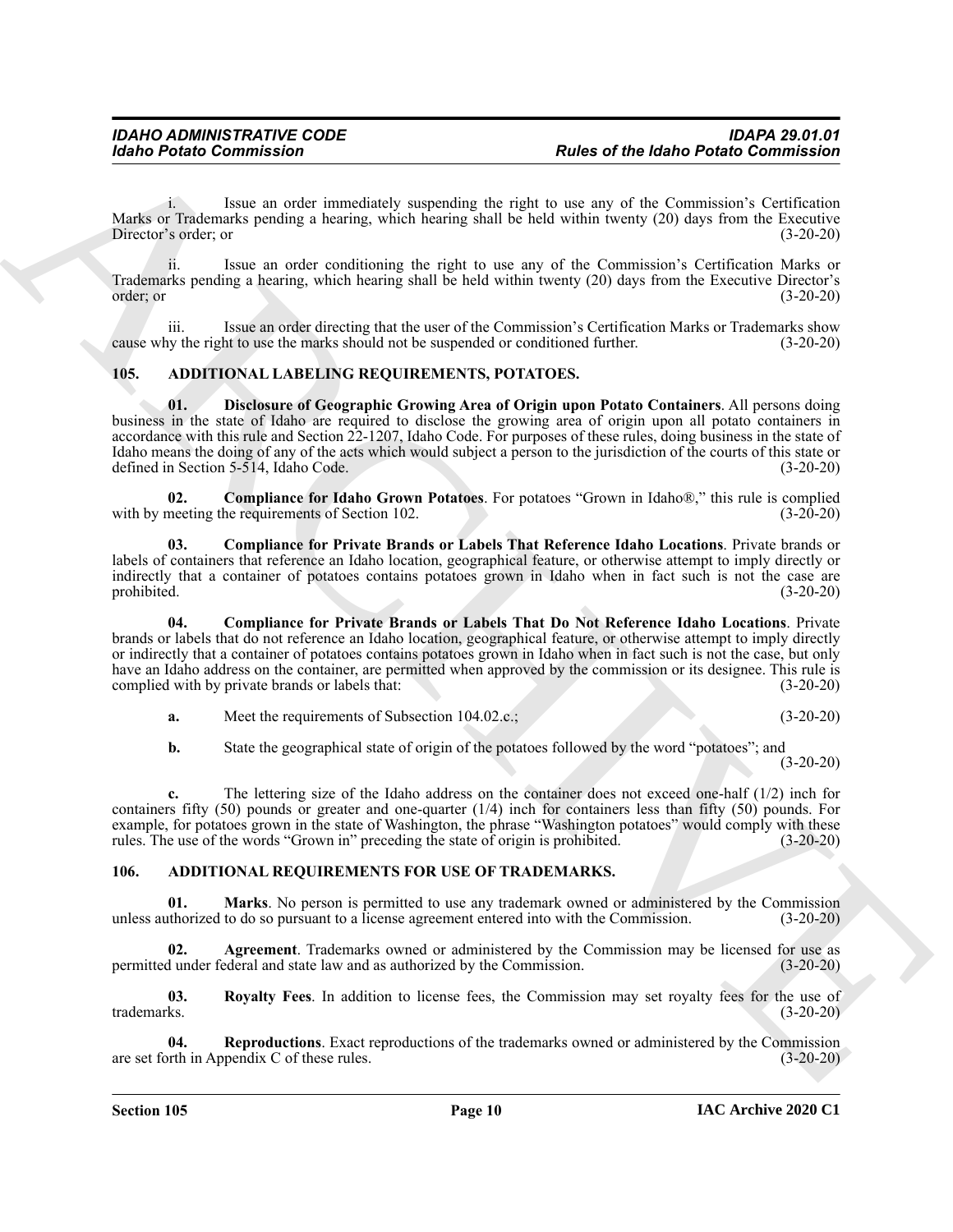<span id="page-10-1"></span><span id="page-10-0"></span>**107. -- 199. (RESERVED)**

#### **SUBCHAPTER A – RULES OF PROCEDURE (Sections 200 through 204)**

#### <span id="page-10-7"></span><span id="page-10-2"></span>**200. INFORMAL FILES MAY BE INVESTIGATIVE RECORDS.**

Files created by the Commission and its staff in response to informal inquiries or complaints are investigatory records within the meaning of Sections 74-101(6) and 74-107(16), Idaho Code, are generally exempt from disclosure according to the standards of Sections 74-101 through 74-108, Idaho Code, but are available under Section 74-113, Idaho Code, to the customer, applicant, licensee, etc., that are the subjects of the investigation. (3-20-20)

#### <span id="page-10-10"></span><span id="page-10-3"></span>**201. SUBPOENAS.**

**01. Issuance of Subpoenas**. Upon a motion in writing, or upon a Commissioner's own initiative without motion, any Commissioner or the Commission's Secretary may issue subpoenas: (3-20-20)

<span id="page-10-11"></span>

| a. |  | Requiring the attendance of a witness from any place in Idaho; | $(3-20-20)$ |
|----|--|----------------------------------------------------------------|-------------|
|----|--|----------------------------------------------------------------|-------------|

<span id="page-10-13"></span>**b.** The production of documents from any place in Idaho; or (3-20-20)

**c.** The production of any books, accounts, papers, or records of a licensee kept within or without Idaho to any designated place of deposition, hearing, or investigation for the purpose of taking testimony or examining documents before the Commission, a Commissioner or hearing examiner. (3-20-20)

**02. Witness or Travel Fees**. A party's motion to issue a subpoena must be accompanied by a statement that the party will tender to the subpoenaed person all fees necessitated by statute and rules if the subpoena is issued. (3-20-20)

**03. Motions to Quash**. The Commission upon motion to quash made promptly, and in any event, before the time to comply with the subpoena, may: (3-20-20) (3-20-20)

<span id="page-10-12"></span>

| $(3-20-20)$<br>Quash the subpoena; or |  |
|---------------------------------------|--|
|---------------------------------------|--|

<span id="page-10-9"></span>

#### <span id="page-10-4"></span>**202. RULINGS AT HEARINGS.**

The presiding officer rules on motions presented at hearing. The presiding officer's rulings may be reviewed by the full Commission in determining the matter on its merits. In extraordinary circumstances, the presiding officer may refer or defer these matters to the full Commission for determination. (3-20-20) refer or defer these matters to the full Commission for determination.

#### <span id="page-10-8"></span><span id="page-10-5"></span>**203. OBJECTIONS -- OFFERS OF PROOF.**

For the Hallo Points Commission<br>
1971. -199.<br>
(IRSELIVED)<br>
1973. -199. (IRSELIVED AT LES MAY BE (NATIVER A - RUT EN OF PROCEDURE<br>
2010. -1997. (IRSELIVED AT LES MAY BE (NATIVER A - RUT ENCORPRETENCIES)<br>
2010. -1997. (IRSE Grounds for objection to the admission or exclusion of evidence must be stated briefly at the time the evidence is offered. Formal exceptions to rulings admitting or excluding evidence are unnecessary and need not be taken. An offer of proof for the record consists of a statement of the substance of the excluded evidence. When a party objects to the admission of evidence, the presiding officer will rule on the objection or the presiding officer may receive the evidence subject to the later ruling by the full Commission or refer to the matter to the full Commission. (3-20-20)

#### <span id="page-10-6"></span>**204. -- 999. (RESERVED)**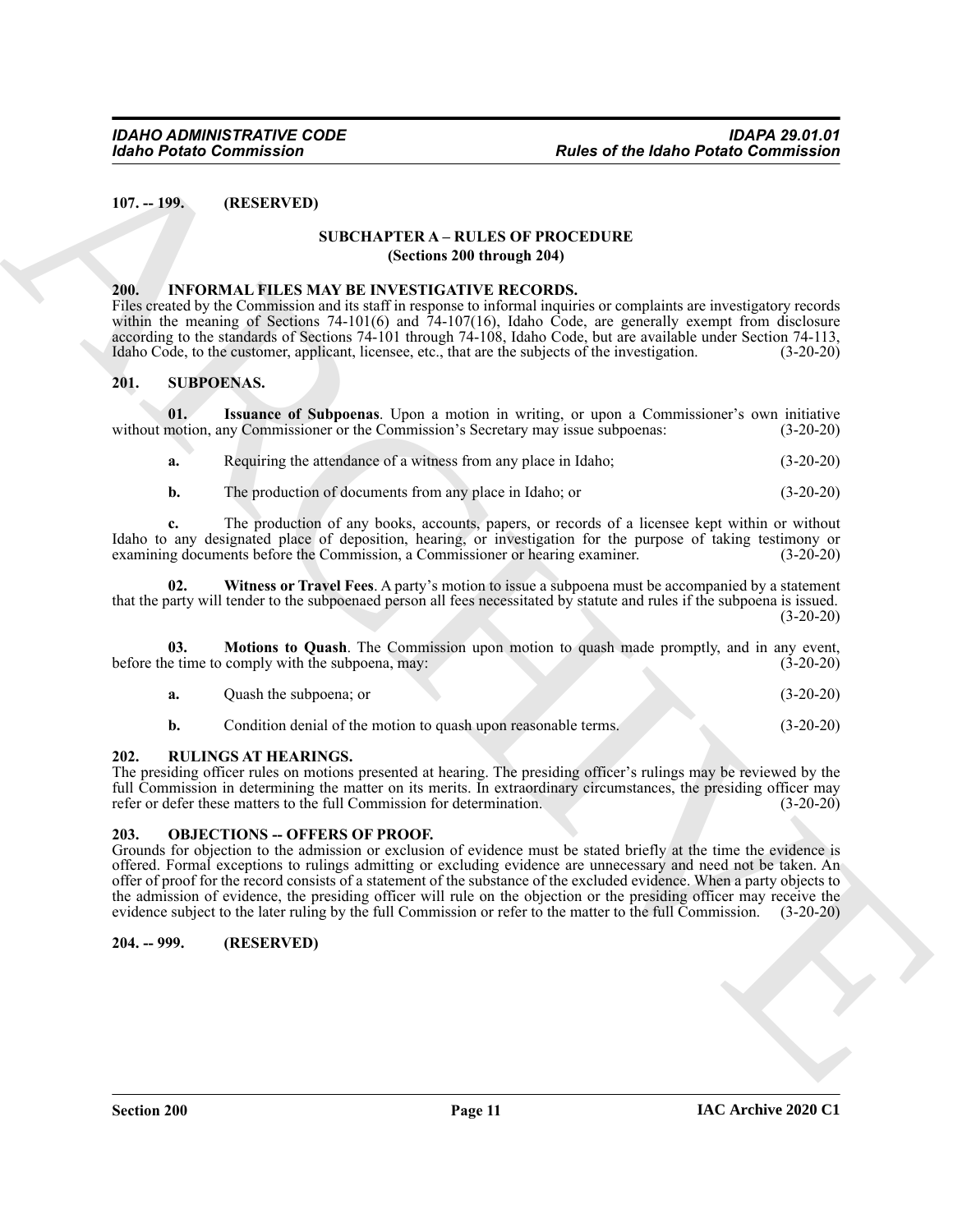**APPENDIX A**

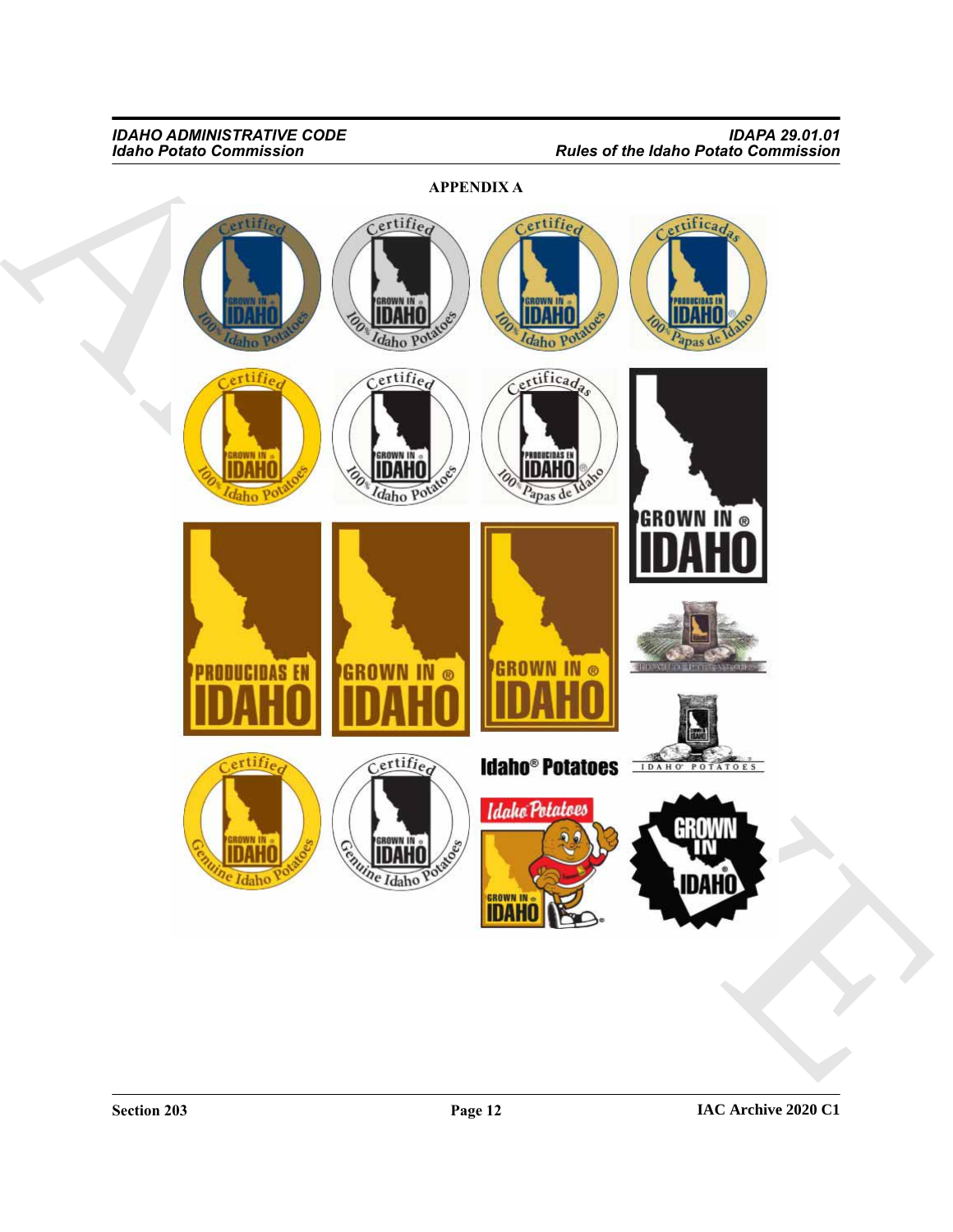#### *IDAHO ADMINISTRATIVE CODE IDAPA 29.01.01 Idaho Potato Commission Rules of the Idaho Potato Commission*

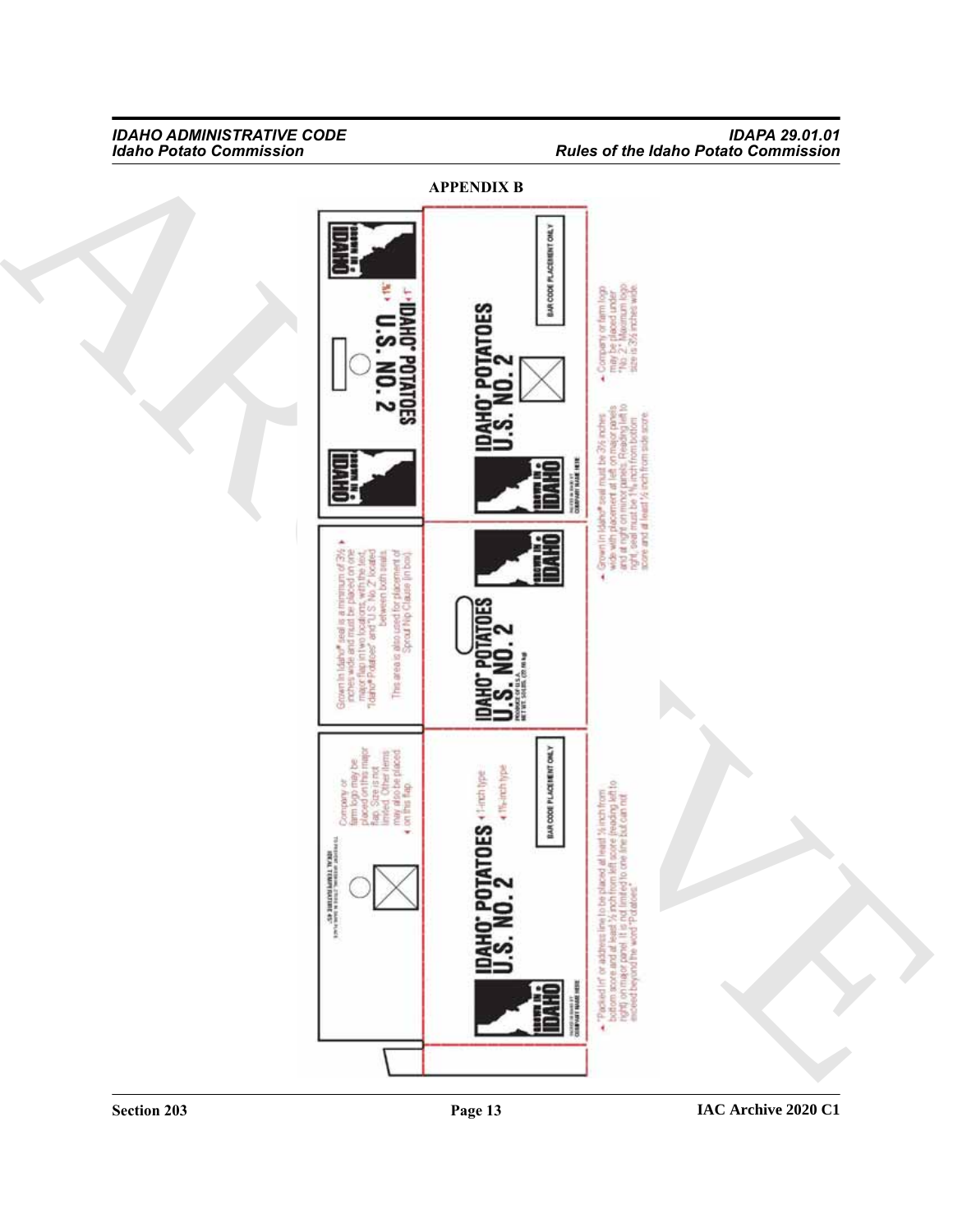